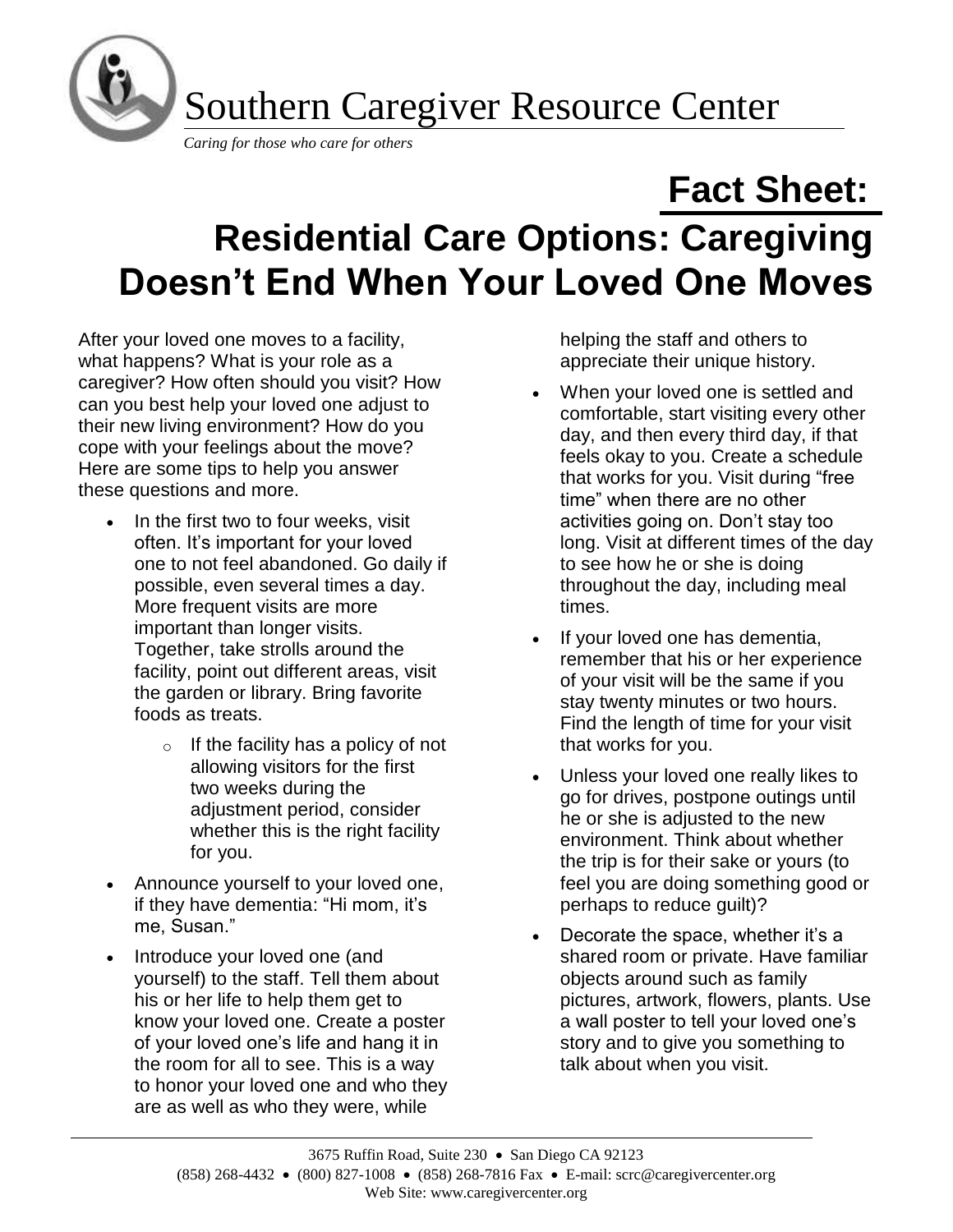- Attend activities with your loved one to help them get oriented and involved in the community. Play games that he or she used to like, such as cards, dominoes, or Scrabble. Watch television or videos of old movies together. Listen to music they like. Talk about sports. Sit together and hold hands—people in facilities don't get touched much except when someone is "doing" something for them. You might also be experiencing this loss of touch and intimacy.
- Bring old photo albums or go online to visit Facebook pages. Share stories of what other family members are doing.
- If you know someone else has recently visited, remind your loved one that they came. Leave a journal in the room for guests to leave a friendly note and read the notes back to your loved one.
- Visit together with a family member or friend. (And go out for lunch or coffee together afterwards as a treat for yourself!) If the facility and your loved one's condition allow, brief visits with children or small pets can be great diversions.
- Reassure your loved one that he or she is safe, loved, and cared for.
- Understand that the care staff in the facility will not do things exactly the way you do. They will do things differently. But you can provide some of the hands-on care if you want.
	- o Be clear about your care expectations and be willing to share with the staff what has been successful for you in the past.
- If you have concerns about the care your loved one is getting, speak up.

Talk to the director or nurse. Do not just ignore issues until they have become major problems.

- $\circ$  Create a relationship with staff members who take care of your loved one. Greet them by name, offer praise when they do something especially helpful for your family member.
- o Remember it takes a while to establish trust. Treat everyone with respect.
- $\circ$  Be aware that when a staff who you like and trust leaves, it can be hard for you and your loved one to adjust. Take the time to recognize the loss and plan for how to get to know the new staff.
- If you are still concerned about the quality of care your loved one is getting, contact the long-term care ombudsman in your area (information should be posted at every facility) or go to [www.ltcombudsman.org.](http://www.ltcombudsman.org/) The ombudsman is the person who monitors complaints about facilities and helps to oversee quality of care.
- Moving a loved one to an assisted care residence can be emotionally difficult. Grieve. Allow yourself to feel sad, depressed, angry, disappointed, worried, anxious, but also relief, peaceful and calm. You may feel many emotions as a result of this decision. This is a hard transition and these feelings are necessary to start the healing process. But avoid guilt you are not responsible for your loved one's illness or their need for more care.
	- o You may experience ambiguous loss—someone is "there but not there." (See fact sheet, *Grief and Loss.*)